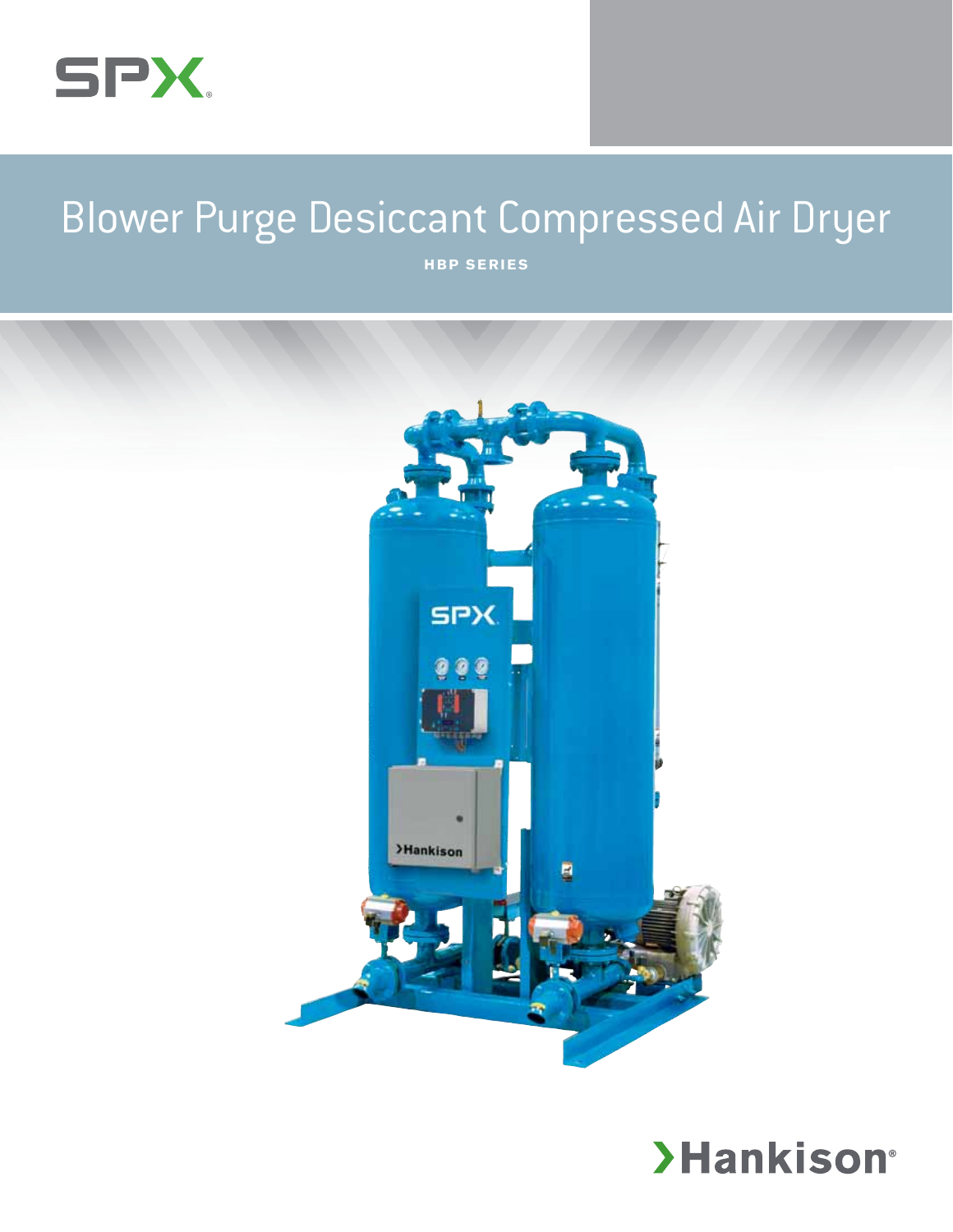# **>Hankison**®

# HBP SERIES BLOWER PURGE DESICCANT COMPRESSED AIR DRYERS

# HBP SERIES DRYERS PRODUCE 100% EFFICIENT AIR SYSTEMS

HBP Series Dryers produce 100% efficient air systems. Since 1948, compressed air users have relied on Hankison to provide compressed air treatment solutions for applications around the world. HBP Series dryers improve air system efficiency by the use of a dedicated axial blower, instead of a percentage of dehydrated purge air, to regenerate the off-line desiccant tower. ISO 8573.1 Class 2 (-40°F/-40°C) dew point performance is guaranteed.

#### <u>AMMAMAMAMAMAMAMAMAMAMA</u>

# The Hankison Guarantee

Hankison guarantees that HBP Series dryers will produce the design dew point while operating continuously at maximum rated flow (100% duty cycle) at CAGI ADF 200 inlet standards of 100°F inlet temperature and 100% relative humidity at 100 psig.

#### 

#### ISO 8573.1 QUALITY CLASSES

|                |                      | <b>Solid Particles</b>                                                              |                    |                  | <b>Humidity &amp; Liquid Water</b>           | Oil                                                          |              |  |  |
|----------------|----------------------|-------------------------------------------------------------------------------------|--------------------|------------------|----------------------------------------------|--------------------------------------------------------------|--------------|--|--|
| Class          |                      | Particle Size, d (micron)<br>$0.10 < d \le 0.5$ $0.5 < d \le 1.0$ 1.0 $< d \le 5.0$ |                    |                  | <b>Pressure Dew Point</b>                    | <b>Total concentration.</b><br>Aerosol, Liquid, and<br>Vapor |              |  |  |
|                |                      | Maximum Number of Particles per m <sup>3</sup>                                      |                    | °C               | °F                                           | mq/m <sup>3</sup>                                            | ppm w/w      |  |  |
| 0              |                      | As Specified                                                                        |                    | As Specified     |                                              |                                                              | As Specified |  |  |
| 1              | 100                  | 0                                                                                   |                    |                  | $\leq -94$                                   | $\leq 0.01$                                                  | $\leq 0.008$ |  |  |
| $\overline{2}$ | 100.000              | 1.000                                                                               | 10                 | $\leq -40$       | $\leq -40$                                   | $\leq 0.1$                                                   | $\leq 0.08$  |  |  |
| 3              | <b>Not Specified</b> | 10.000                                                                              | 500                | $\leq$ -20       | $\lt -4$                                     | $\leq$ 1                                                     | $\leq 0.8$   |  |  |
| 4              | <b>Not Specified</b> | <b>Not Specified</b>                                                                | 1,000              | $\leq +3$        | $\leq +38$                                   | $\leq 5$                                                     | $\leq 4$     |  |  |
| 5              | Not Specified        | <b>Not Specified</b>                                                                | 20,000             | $\leq +7$        | $\leq +45$                                   |                                                              |              |  |  |
| 6              |                      |                                                                                     |                    | $\leq +10$       | $< +50$                                      |                                                              |              |  |  |
|                |                      |                                                                                     |                    |                  | Liquid Water Content.<br>Cw q/m <sup>3</sup> |                                                              |              |  |  |
| 7              |                      |                                                                                     |                    |                  | $\mathrm{Cw} \leq 0.5$                       |                                                              |              |  |  |
| 8              |                      |                                                                                     |                    | $0.5 < Cw \le 5$ |                                              |                                                              |              |  |  |
| 9              |                      |                                                                                     |                    |                  | $5 < Cw \leq 10$                             |                                                              |              |  |  |
|                |                      |                                                                                     | 100000001001001001 |                  |                                              |                                                              |              |  |  |

Per ISO8573-1: 2001(E)

# REDUCE ENERGY CONSUMPTION

As the air compressor is the most costly system component to purchase and, it uses more electrical energy than the rest of the system combined, it is wise to ensure that the smallest air compressor is installed. HBP Series dryers are 100% efficient at delivering full supplyside compressor capacity. Therefore, users benefit from the ability to purchase a less expensive air compressor and, a 20% reduction in compressor operating costs.



#### ELIMINATE COSTLY COMPRESSED AIR LOSS

Global competition, spiraling energy costs and, the challenge to "do more, with less" require manufacturers to closely examine operating costs. Compressed air generation tends to be the most costly utility within a facility. Eliminate air loss to align supply-side equipment with demand-side requirements to optimize your air system.

#### Demand-Side Impact on Supply-Side Dryer Types

| Plant<br>Air<br>Demand | <b>Dryer Types</b>                                    | Air Volume<br><b>Required to</b><br><b>Meet Demand Meet Air Volume</b> |      | <b>Air Compressor</b><br><b>Needed to</b> | Compressed<br><b>Purge Air</b><br>Penalty* | Preferred<br>Supply-Side<br><b>Solution</b> |
|------------------------|-------------------------------------------------------|------------------------------------------------------------------------|------|-------------------------------------------|--------------------------------------------|---------------------------------------------|
| (scfm)                 | (efficiency)                                          | (scfm)                                                                 | (HP) | (scfm)                                    | (Dollars)                                  |                                             |
| 1000                   | <b>HBP Series</b><br><b>Blower Purge</b><br>$(100\%)$ | 1.000                                                                  | 200  | 1.000                                     | \$0                                        | Yes                                         |
|                        | <b>Heated Purge</b><br>(93%)                          | 1.075                                                                  | 250  | 1250                                      | \$11.436                                   | No                                          |
|                        | <b>Heatless</b><br>(85%)                              | 1.176                                                                  | 250  | 1250                                      | \$24.506                                   | No                                          |

*\* Assumes 5 scfm/HP, 8760 hours of operation per year, 10 cents per kW/h*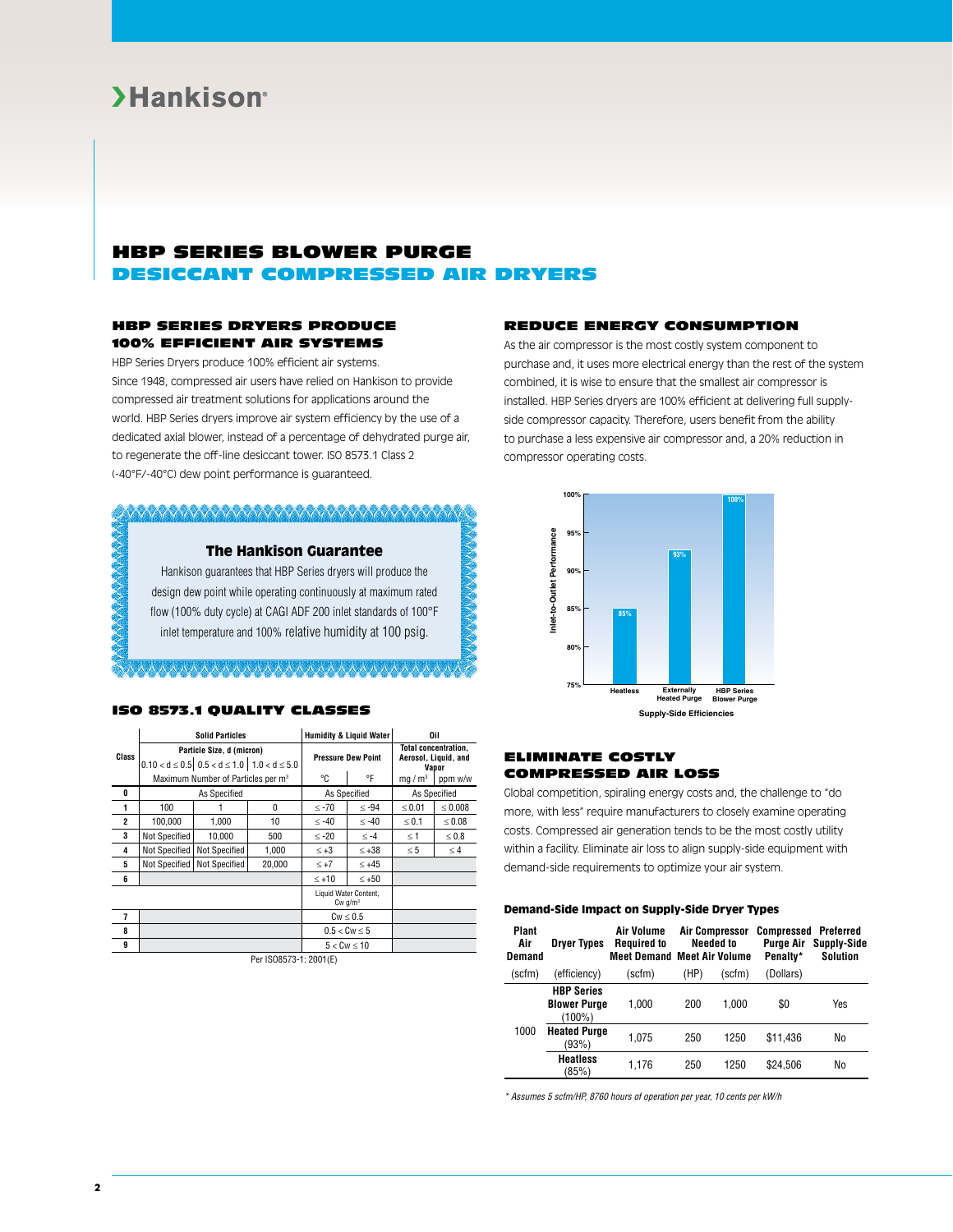



## HOW IT WORKS

Filtered compressed air enters on-line desiccant-filled, drying Tower 1 through valve (A). Up-flow drying enables the desiccant to strip moisture from the airstream. Clean, dry compressed air exits through (E) to feed the air system. Tower 2 (shown in regeneration mode) valve (B) closed, depressurizes to atmosphere through muffler (C). Valves (D & F) open and the heater turns on. The high-efficiency blower draws ambient air and feeds it through the heater. The ambient airstream passes through valve (F) and flows downward through the moist desiccant in Tower 2, collecting water vapor before exiting valve (D). Once the desiccant is fully desorbed, the heater turns off. Valves (F & D) close and Tower 2 is repressurized. At a fixed time interval, valve (B) will open and Tower 2 will be placed on-line to dry the airstream and valve (A) will close. Operations will switch and Tower 1 will be regenerated.



#### ENGINEERED EFFICIENCY AND PERFORMANCE

Soft-seated check valves for tight shutoff and durability

Towers filled with extra, industrial-grade activated alumina to deliver superior performance

Low-watt density heater saves energy and prevents premature desiccant aging

High quality pressure gauges display left tower, right tower, and purge pressure

Standard Controls

- Tower Status
- Service Reminder
- • Heater On
- • Heater Temperature
- • Desiccant Bed Temperature
- Failure to Switch
- RS 232

Function indicator LEDs for easy monitoring

Easy-view vacuum fluorescent text display is visible under any condition

NEMA 4 Construction

Quiet, energy efficient, high-capacity blowers

Premium quality inlet switching/purge exhaust butterfly valves for long life on 3" and larger. (High-performance pneumatic angle-seated valves for smaller sizes)